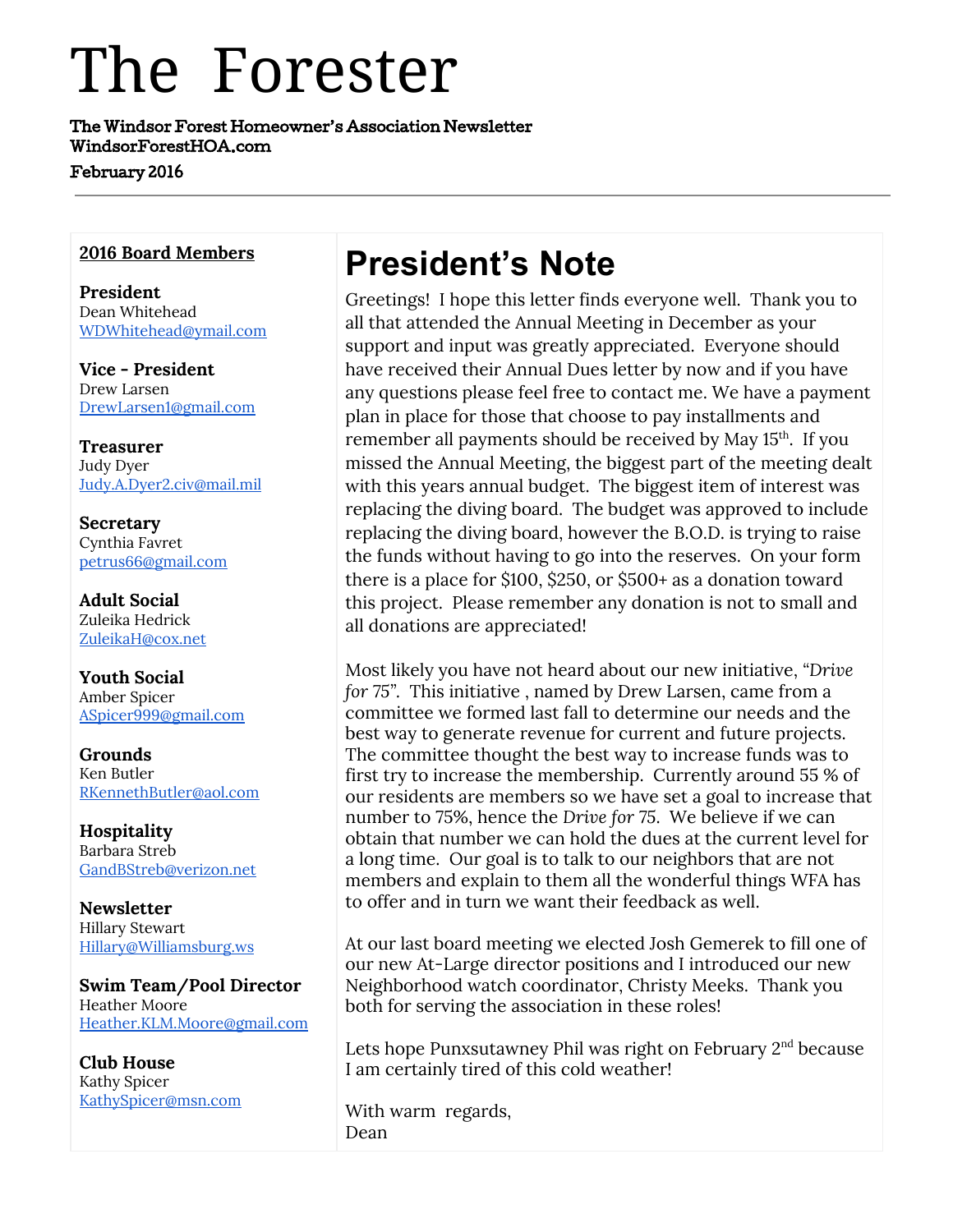## **Pool News**

#### You should have received your Annual Dues Notice in the mail. If you have questions, please email Dean Whitehead [WDWhitehead@ymail.com](mailto:WDWhitehead@ymail.com)

As you probably noticed, both diving boards at the pool are broken. Since last fall, we have looked into replacement and we have received a good estimate to remove the old boards and install a new one. (There will only be 1 diving board now because we have to come "up to code" with new regulations, which only permit us to have 1 in that space.)

Our goal is to raise \$12,000. That seems like a lot, but if everyone pitches in, we can get there.

In the invoice letters that have been mailed we have asked everyone in the neighborhood to contribute, but we know that if we are going to get this done most of the money will have to come from the families with children who use the diving board. We really need your help.

Sooooo . . . Here are the details:

Green Donors: \$100. Your name will be placed on a banner that will hang behind the diving board all summer under the "Green Donor" level.

**Silver Donors:** \$250. Your name will be placed on a banner that will hang behind the diving board all summer under the "Silver Donor" level. (IF YOU CAN MANAGE IT, THIS IS THE AMOUNT WE REALLY HOPE YOU DONATE.)

Gold Donors: \$500. Your name will be placed on a banner that will hang behind the diving board all summer under the "Gold Donor" level. And your kids will be part of the first group to jump off the new board (if you are able to come) during a ribbon-cutting ceremony on the first day the pool is opened. We will announce their name on the loudspeaker before they jump and cheer them on! Please email us back and let us know how much you are able to donate so we can track it for the banner and the opening day event. If you prefer to make an anonymous donation or donate in the name of someone else, just let us know.

THANK YOU, Your WF Board

## Social Committee Planning

Thank you to all who came out Feb. 4th to be a part of our newest WFA committee: The WFA Social Committee!! It was a great meeting and we look forward to a great 2016! Below is the proposed social calendar of WFA Social Events for 2016. Our events are great fun, but they are only as great as those who come and enjoy the festivities. Our caring, easy-going and engaging neighbors are what make our community so great!! For further details on our events, dates, etc., please check our WFA Facebook page and your WFA member emails and newsletter. We hope to see you all out at our events this year! Please feel free to contact Amber Spicer at aspicer999@gmail.com for any WFA Social questions, suggestions, or concerns.